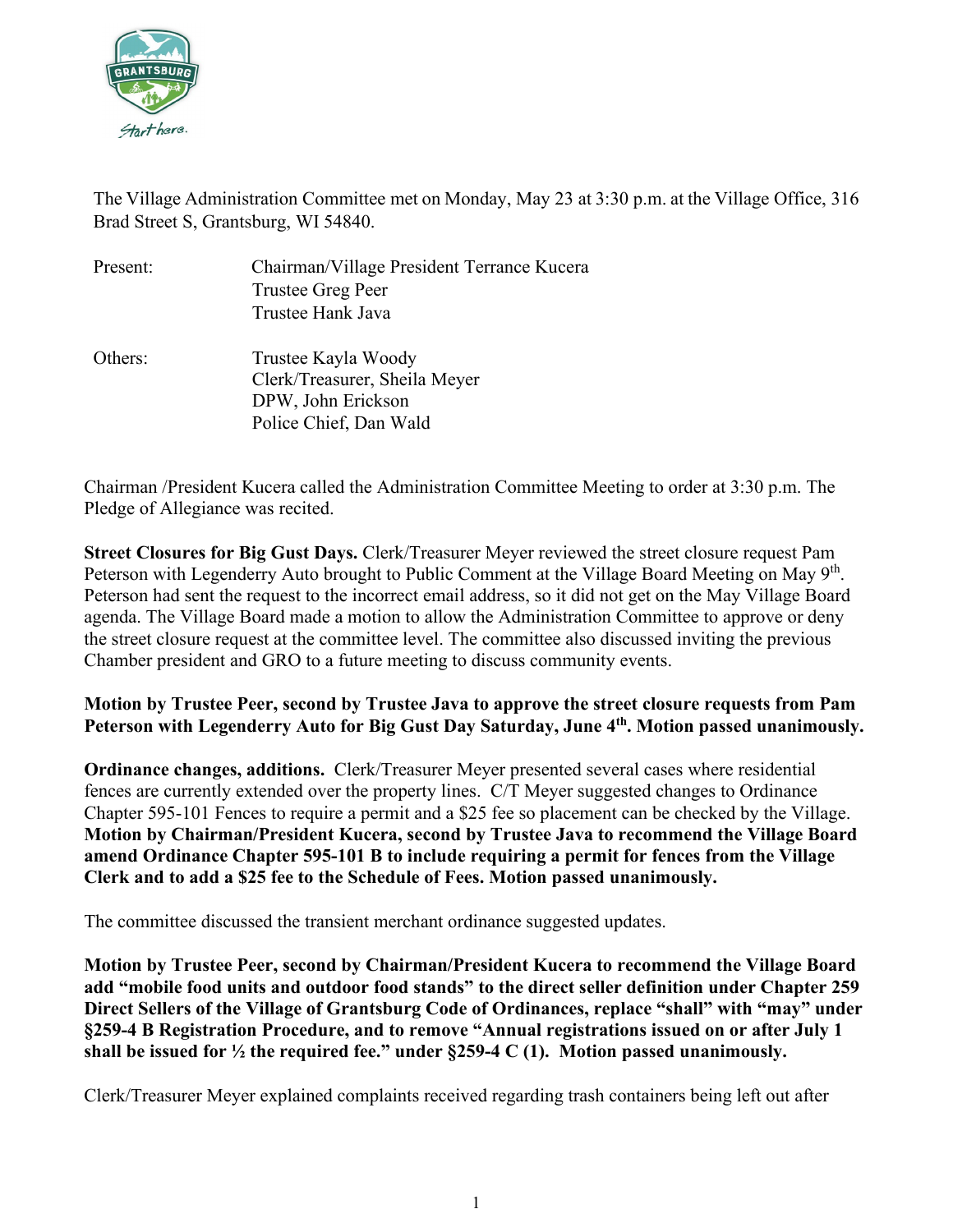pick-up day and currently that there is nothing in the code to address these concerns. Two sample solid waste ordinances we included in the packet. Chairman/President Kucera suggested adding language to the nuisance ordinance to address the issue rather than adding a separate section. Clerk/Treasurer Meyer will look into adding language to the current nuisance ordinance to address these concerns. **No motions made.**

**Property Maintenance letters.** Clerk/Treasurer presented the Property Maintenance Ordinance Chapter 415 and asked about sending letters to Village property owners with violations. The Ordinance currently designates the Building Inspector/Ordinance Officer as the person to review and reconsider any Property Maintenance issues brought by the property owner. **Motion by Trustee Java, second by Trustee Peer to update Ordinance §415-17 C. to designate the Public Safety Committee as the group to review and reconsider any Property Maintenance issues brought by the property owner after receiving a compliance letter from the Village Clerk. Motion passed unanimously.**

**Split Crew and Water/Sewer Operator job descriptions.** DPW Erickson presented his request to split the water/sewer operator and crew member job descriptions to how it was previously. He feels there will be more ownership in the duties which will improve the quality of work for water/wastewater operations. The crew will continue to be cross trained in all areas to cover for vacations. DPW Erickson would like to see at least \$1 more per hour added to the water/wastewater position for the added responsibility that comes with the role. Trustee Peer suggested waiting for any wage adjustments until after a probationary period is complete. The committee discussed the reason for the initial change was per previous DPW request.

**Motion by Chairman/President Kucera, second by Trustee Peer to recommend the Village Board revert to the previous job descriptions for water/sewer operator and crew member positions. Motion passed unanimously.** 

**THE ADMINISTRATION COMMITTEE WILL CONVENE INTO CLOSED SESSION to review applications received to date for the Police Chief position pursuant to Wis. Stats. 19.85 (c) "Considering employment, promotion, compensation or performance evaluation data of any public employee over which the government body has jurisdiction or exercises responsibility."**

**Motion by Trustee Peer, second by Trustee Java to convene into closed session. Motion passed unanimously.**

**THE ADMINISTRATION COMMITTEE WILL RECONVENE INTO OPEN SESSION pursuant to Wis. Stats. 19.85 (2).**

**Motion by Trustee Peer, second by Trustee Java to reconvene into open session. Motion passed unanimously.**

There was no action needed coming out of closed session.

Police Chief Wald asked the committee what the process will be moving forward and expressed his willingness to train the new Police Chief should the Village Board request.